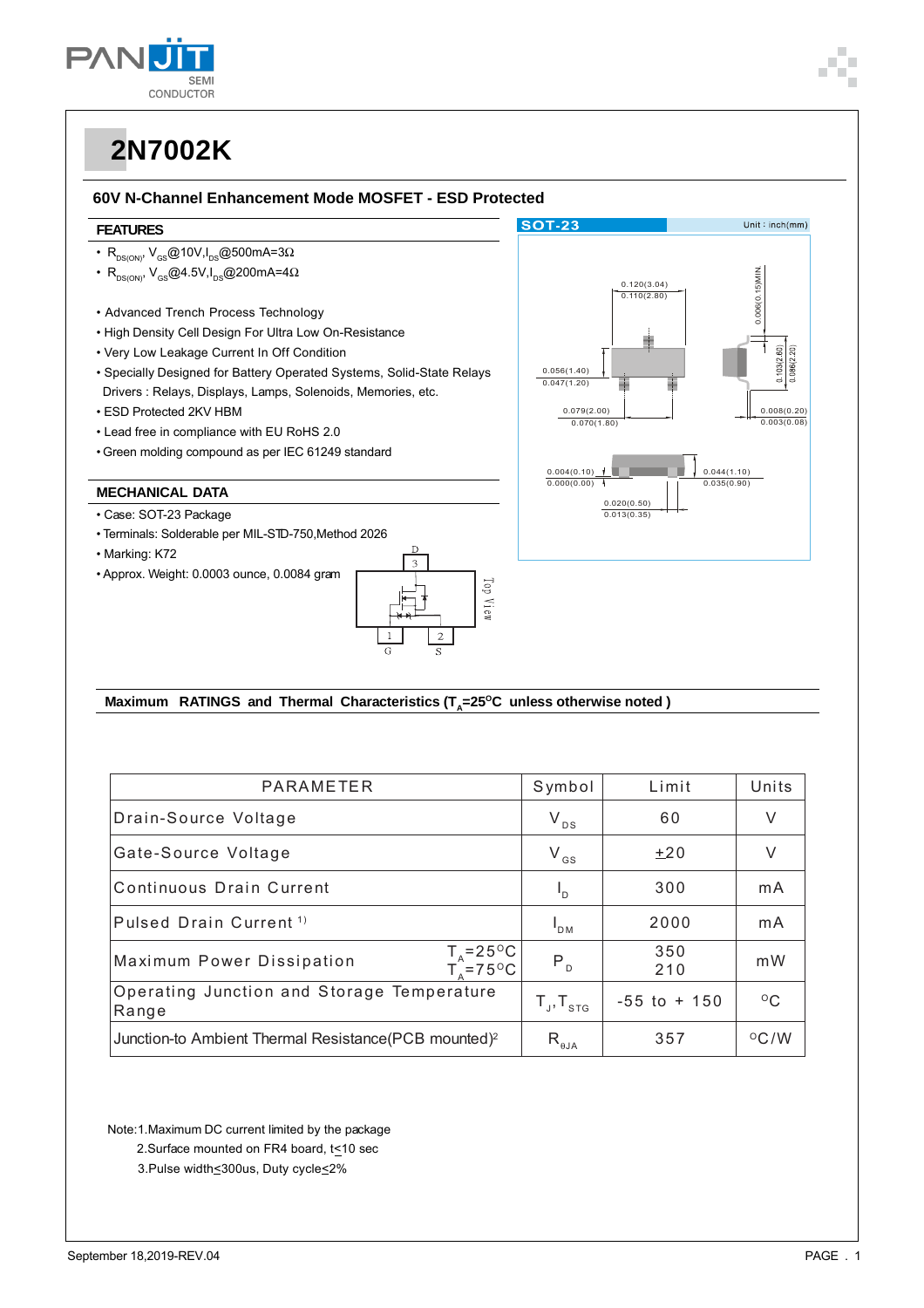

### **ELECTRICALCHARACTERISTICS**

| Parameter                           | Symbol                     | <b>Test Condition</b>                                                 | Min.                     | Typ.           | Max.           | Units    |  |
|-------------------------------------|----------------------------|-----------------------------------------------------------------------|--------------------------|----------------|----------------|----------|--|
| <b>Static</b>                       |                            |                                                                       |                          |                |                |          |  |
| Drain-Source Breakdown<br>Voltage   | $\mathsf{BV}_\mathsf{DSS}$ | $V_{gs} = 0V$ , $I_p = 10uA$                                          | 60                       | $\overline{a}$ |                | V        |  |
| Gate Threshold Voltage              | $\rm V_{\rm GS(th)}$       | $V_{DS} = V_{GS}$ , $I_D = 250 uA$                                    | $\mathbf{1}$             | $\overline{a}$ | 2.5            | V        |  |
| Drain-Source On-State<br>Resistance | $R_{DS(on)}$               | $V_{\text{cs}}$ =4.5V, $I_{\text{p}}$ =200mA                          | $\overline{\phantom{a}}$ |                | 4.0            | $\Omega$ |  |
| Drain-Source On-State<br>Resistance | $R_{DS(on)}$               | $V_{cs}$ =10V, $I_{p}$ =500mA                                         |                          | ÷              | 3.0            |          |  |
| Zero Gate Voltage Drain<br>Current  | $I_{DSS}$                  | $V_{\text{ps}}$ =60V, $V_{\text{gs}}$ =0V                             | $\overline{\phantom{a}}$ | ÷              | 1              | uA       |  |
| Gate Body Leakage                   | $I_{GSS}$                  | $V_{\text{gs}} = \pm 20V$ , $V_{\text{gs}} = 0V$                      | $\overline{a}$           | $\overline{a}$ | ±10            | uA       |  |
| Forward Transconductance            | $9_{fs}$                   | $V_{DS} = 15V$ , $I_{D} = 250mA$                                      | 100                      | $\overline{a}$ | $\overline{a}$ | mS       |  |
| Dynamic                             |                            |                                                                       |                          |                |                |          |  |
| Total Gate Charge                   | $Q_{\rm q}$                | $V_{DS} = 15V$ , $I_{D} = 200mA$<br>$V_{GS} = 5V$                     |                          |                | 0.8            | nC       |  |
| Turn-On Time                        | $t_{\rm on}$               | $V_{DD}$ =30V, R <sub>L</sub> =150 $\Omega$                           | $\overline{a}$           |                | 20             | ns       |  |
| Turn-Off Time                       | $t_{\rm off}$              | $I_{D} = 200 \text{mA}$ , $V_{GEN} = 10V$<br>$R_{\rm g}$ =10 $\Omega$ | $\overline{a}$           |                | 40             |          |  |
| Input Capacitance                   | $\mathsf{C}_{\text{iss}}$  | $V_{DS} = 25V$ , $V_{GS} = 0V$<br>f=1.0MH <sub>z</sub>                | $\overline{a}$           |                | 35             | pF       |  |
| Output Capacitance                  | $\rm{C_{\,}}_{\rm{oss}}$   |                                                                       |                          | $\overline{a}$ | 10             |          |  |
| Reverse Transfer<br>Capacitance     | $C_{\text{rss}}$           |                                                                       | $\overline{a}$           | $\overline{a}$ | 5              |          |  |
| Source-Drain Diode                  |                            |                                                                       |                          |                |                |          |  |
| Diode Forward Voltage               | $\rm V_{\rm SD}$           | $I_s = 200 \text{mA}$ , $V_{cs} = 0V$                                 | $\blacksquare$           | 0.82           | 1.3            | $\vee$   |  |
| Continuous Diode Forward<br>Current | $I_{\rm s}$                |                                                                       |                          |                | 300            | mA       |  |
| Pulse Diode Forward<br>Current      | $I_{\rm SM}$               |                                                                       |                          |                | 2000           | mA       |  |

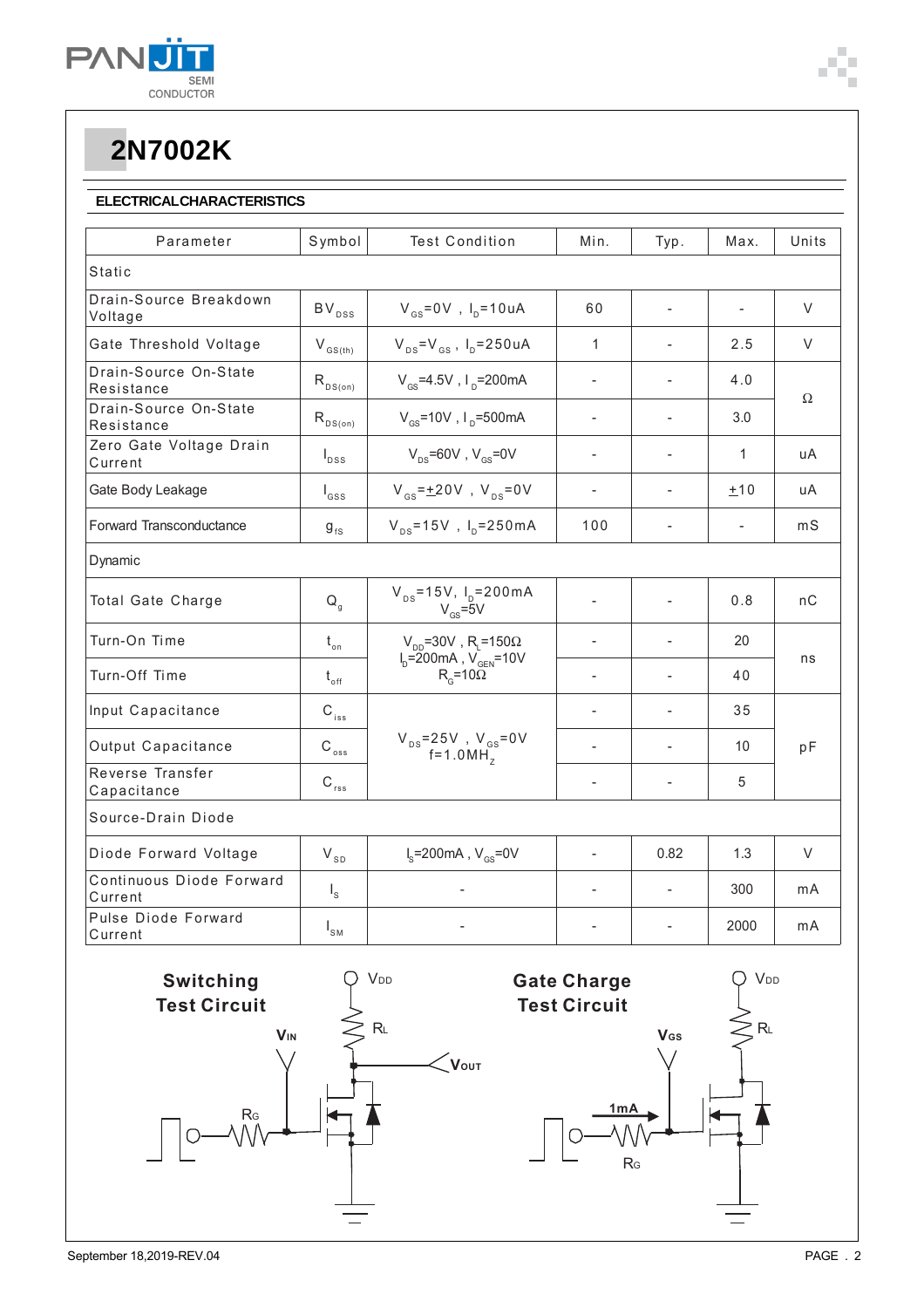

#### Typical Characteristics Curves (T<sub>4</sub>=25°C,unless otherwise noted)



#### FIG.1- Output Characteristic







### FIG.2- Transfer Characteristic



FIG.3- On Resistance vs Drain Current FIG.4- On Resistance vs Gate to Source Voltage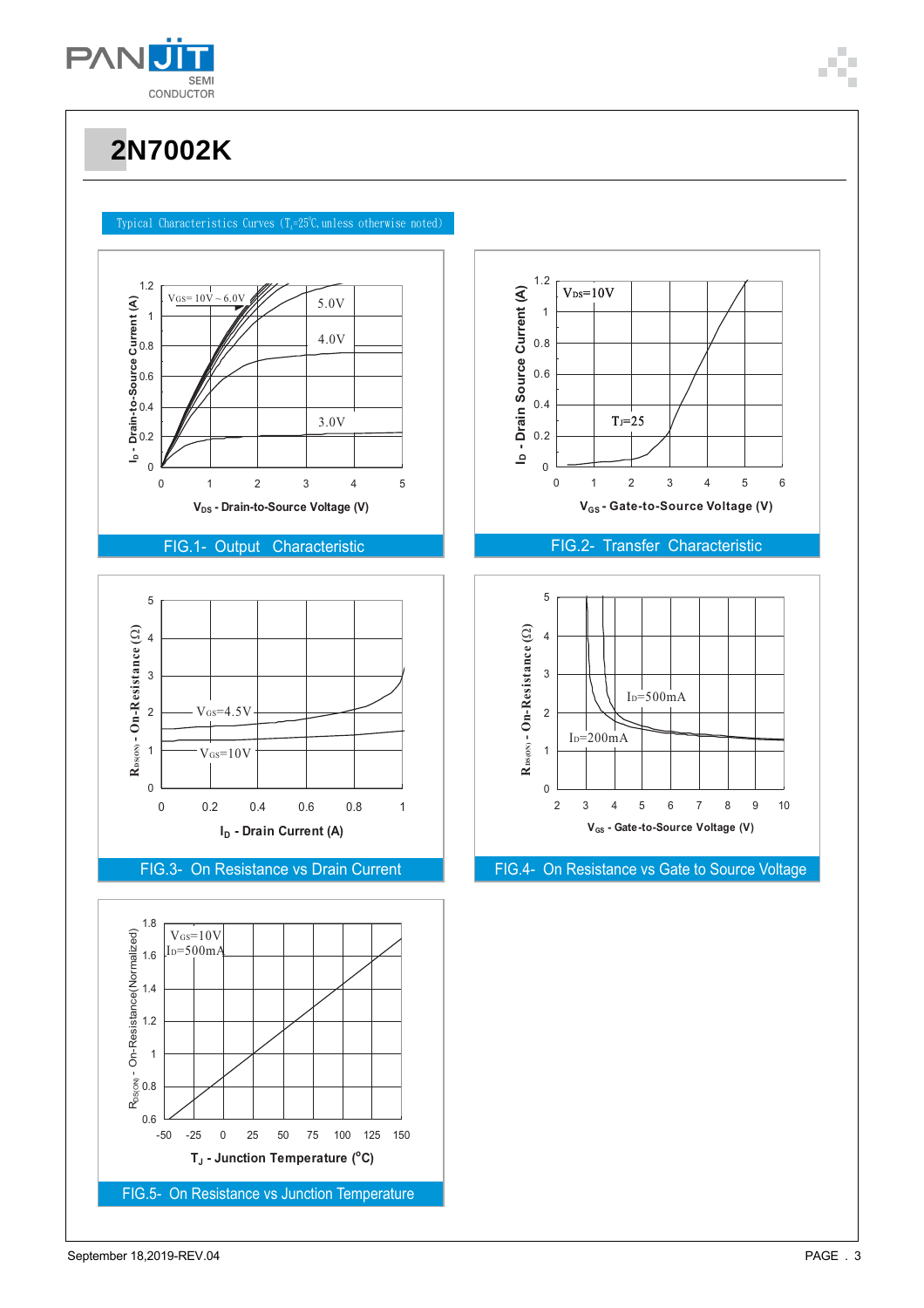

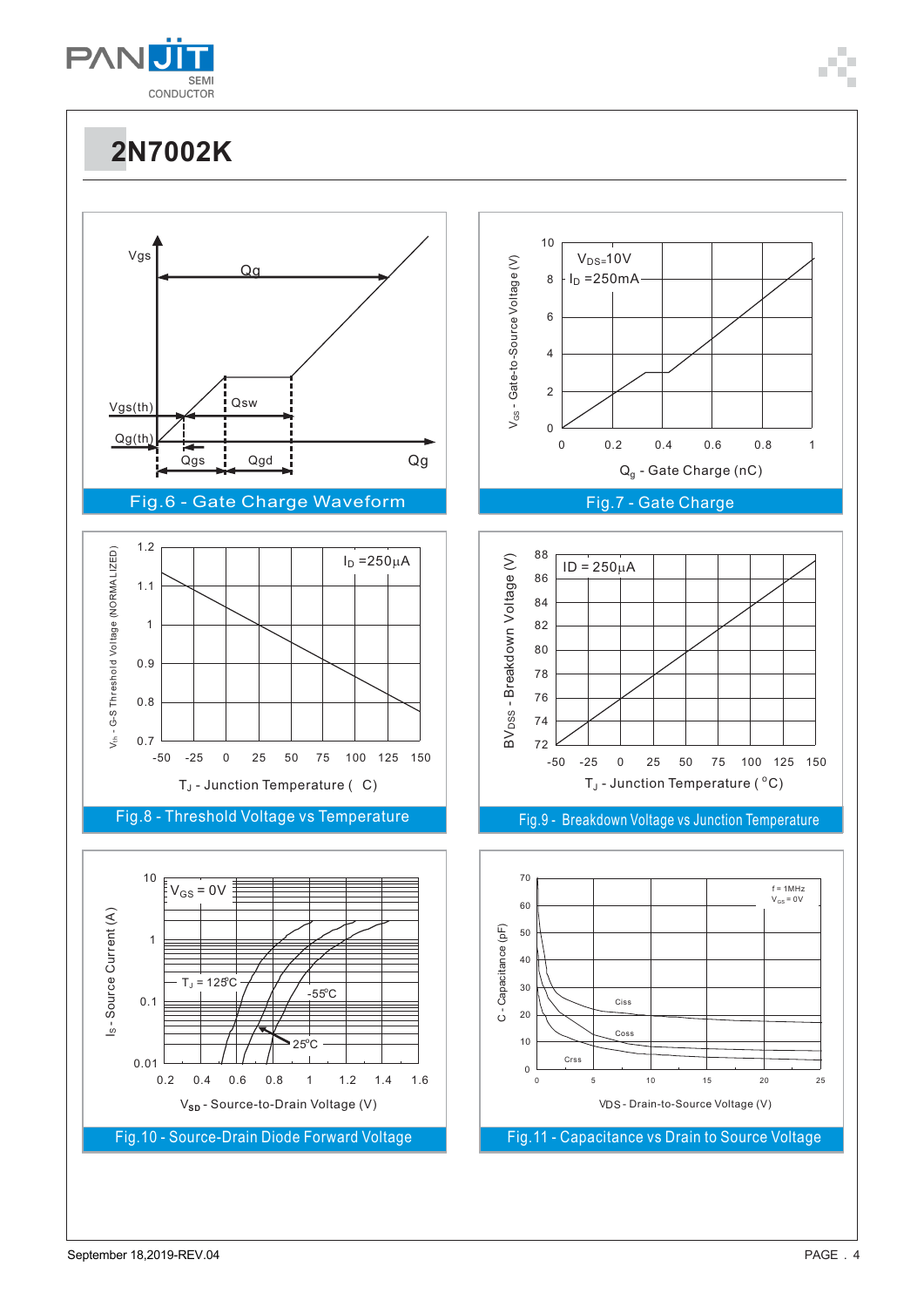

#### **MOUNTING PAD LAYOUT**



#### **ORDER INFORMATION**

- Packing information
- T/R 12K per 13" plastic Reel
- T/R 3K per 7" plastic Reel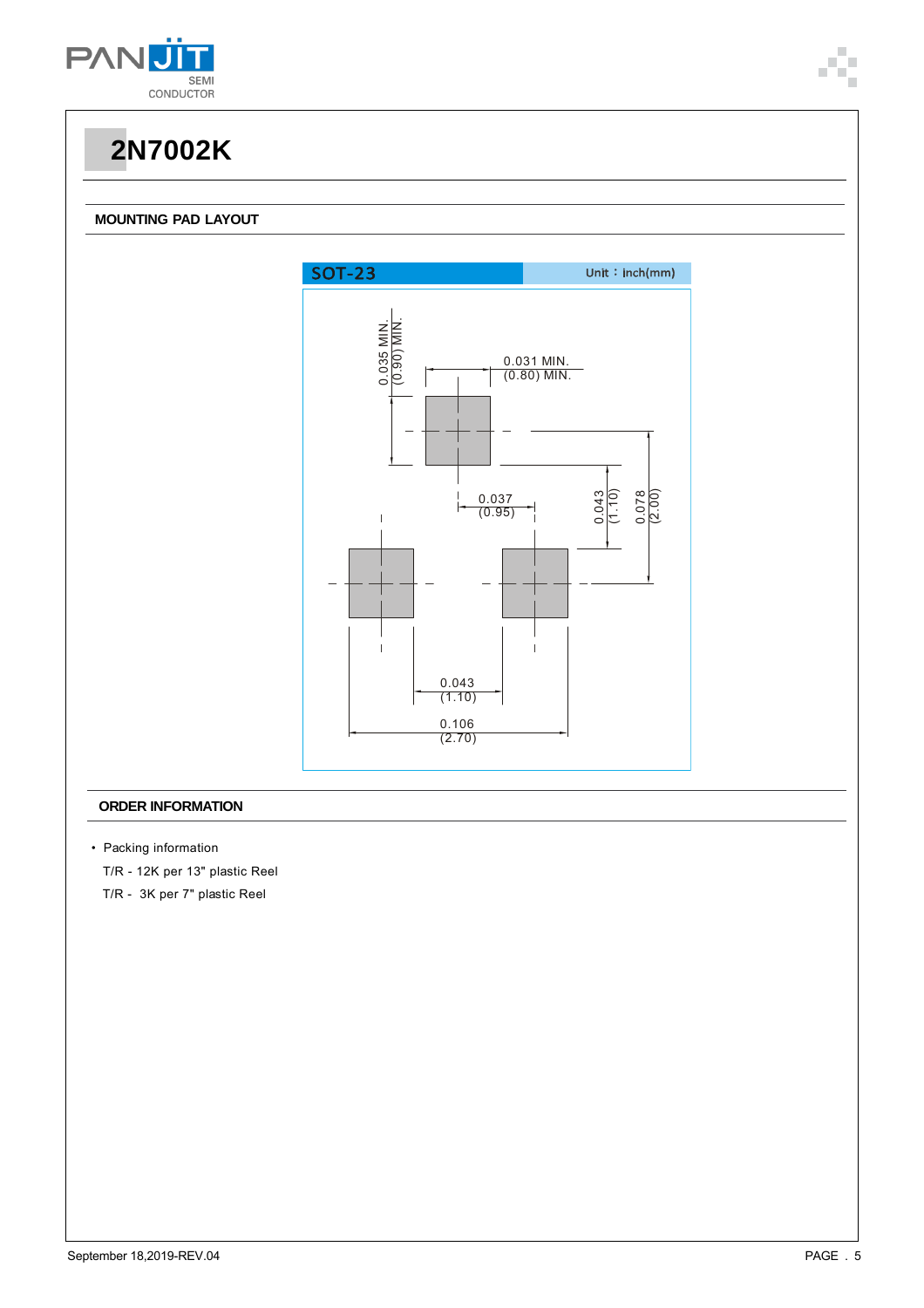

|                                                                                                                                                                                                                       | <b>2N7002K</b>                                 |                      |                                          |                           |                                                      |              |               |  |  |
|-----------------------------------------------------------------------------------------------------------------------------------------------------------------------------------------------------------------------|------------------------------------------------|----------------------|------------------------------------------|---------------------------|------------------------------------------------------|--------------|---------------|--|--|
| <b>Part No_packing code_Version</b><br>2N7002K_R1_00001<br>2N7002K_R2_00001<br>For example :<br>RB500V-40_R2_00001<br><b>Serial number</b><br>Part No.<br><b>Version code means HF</b><br>Packing size code means 13" |                                                |                      |                                          |                           |                                                      |              |               |  |  |
| <b>Packing type means T/R</b><br><b>Packing Code XX</b>                                                                                                                                                               |                                                |                      |                                          | <b>Version Code XXXXX</b> |                                                      |              |               |  |  |
|                                                                                                                                                                                                                       | <b>Packing type</b>                            | 1 <sup>st</sup> Code | <b>Packing size code</b>                 |                           | 2 <sup>nd</sup> Code HF or RoHS 1 <sup>st</sup> Code |              | 2nd~5th Code  |  |  |
|                                                                                                                                                                                                                       | <b>Tape and Ammunition Box</b><br>(T/B)        | A                    | N/A                                      | 0                         | HF.                                                  | 0            | serial number |  |  |
|                                                                                                                                                                                                                       | <b>Tape and Reel</b><br>(T/R)                  | $\mathsf{R}$         | 7"                                       | 1                         | <b>RoHS</b>                                          | $\mathbf{1}$ | serial number |  |  |
|                                                                                                                                                                                                                       | <b>Bulk Packing</b><br>(B/P)                   | B                    | 13"                                      | $\overline{2}$            |                                                      |              |               |  |  |
|                                                                                                                                                                                                                       | <b>Tube Packing</b><br>(T/P)                   | $\mathsf T$          | 26mm                                     | $\mathbf{x}$              |                                                      |              |               |  |  |
|                                                                                                                                                                                                                       | <b>Tape and Reel (Right Oriented)</b><br>(TRR) | $\mathbf{s}$         | 52mm                                     | Y                         |                                                      |              |               |  |  |
|                                                                                                                                                                                                                       | <b>Tape and Reel (Left Oriented)</b><br>(TRL)  | L                    | <b>PANASERT T/B CATHODE UP</b><br>(PBCU) | U                         |                                                      |              |               |  |  |

**(PBCD) <sup>D</sup>**

**F PANASERT T/B CATHODE DOWN**